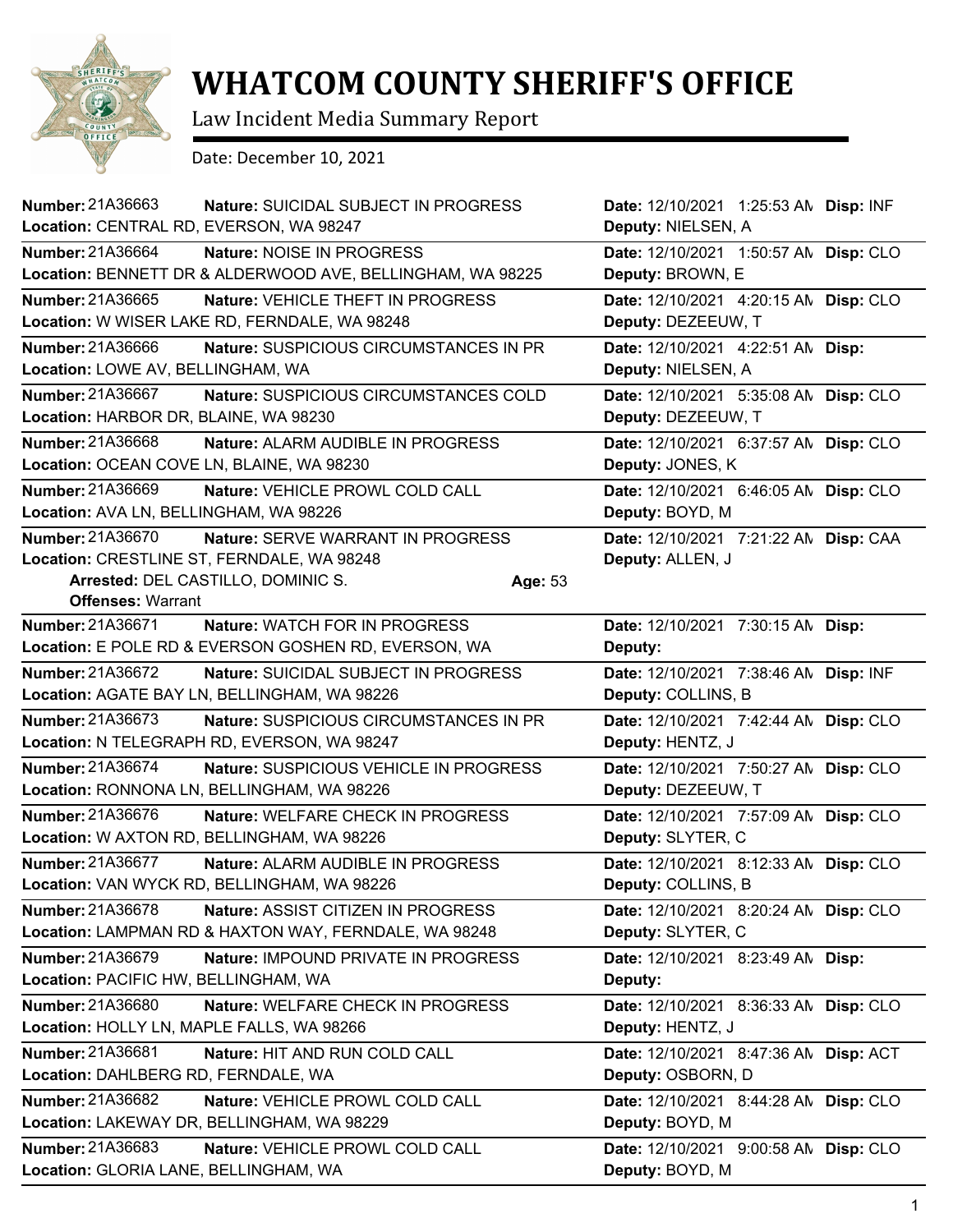| Number: 21A36684<br>Nature: CIVIL PROBLEM COLD CALL                                                | Date: 12/10/2021 9:02:48 AN Disp: INF                       |
|----------------------------------------------------------------------------------------------------|-------------------------------------------------------------|
| Location: GUIDE MERIDIAN, BELLINGHAM, WA 98226                                                     | Deputy: COLLINS, B                                          |
| <b>Number: 21A36686</b><br>Nature: Not available.                                                  | Date: 12/10/2021 9:09:17 AN Disp:                           |
| Location: GRAND AV, BELLINGHAM, WA                                                                 | Deputy:                                                     |
| Number: 21A36687<br>Nature: DOMESTIC VERBAL COLD CALL                                              | Date: 12/10/2021 9:12:31 AN Disp: CLO                       |
| Location: BEAZER RD, BELLINGHAM, WA 98226                                                          | Deputy: ALLEN, J                                            |
| <b>Number: 21A36689</b><br>Nature: HIT AND RUN COLD CALL                                           | Date: 12/10/2021 9:32:18 AN Disp: INF                       |
| Location: E POLE RD, EVERSON, WA 98247                                                             | Deputy: OSBORN, D                                           |
| Number: 21A36691<br>Nature: THEFT COLD CALL                                                        | Date: 12/10/2021 9:42:54 AN Disp: CLO                       |
| Location: SQUALICUM LAKE RD, BELLINGHAM, WA 98226                                                  | Deputy: BOYD, M                                             |
| <b>Number: 21A36692</b><br>Nature: PROPERTY FOUND IN PROGRESS                                      | Date: 12/10/2021 9:56:41 AN Disp:                           |
| Location: NORTHWOOD RD, LYNDEN, WA                                                                 | Deputy:                                                     |
| <b>Number: 21A36693</b><br>Nature: NEIGHBORHOOD DISPUTE IN PROGRE                                  | Date: 12/10/2021 10:12:38 Al Disp: CLO                      |
| Location: FAWN CRESCENT RD, BLAINE, WA 98230                                                       | Deputy: JONES, K                                            |
| Number: 21A36694<br>Nature: MENTAL IN PROGRESS                                                     | Date: 12/10/2021 10:29:17 Al Disp: CLO                      |
| Location: APACHE DR, MAPLE FALLS, WA 98266                                                         | Deputy: ALLEN, J                                            |
|                                                                                                    |                                                             |
| Number: 21A36696<br>Nature: SUSPICIOUS PERSON IN PROGRESS                                          | Date: 12/10/2021 11:00:49 Al Disp: CLO                      |
| Location: PEACE PORTAL DR & WEST RD, BLAINE, WA 98230                                              | Deputy: JONES, K                                            |
| Number: 21A36699<br>Nature: VEHICLE PROWL COLD CALL                                                | Date: 12/10/2021 11:02:05 Al Disp: CLO                      |
| Location: GLORIA LN, BELLINGHAM, WA 98226                                                          | Deputy: BOYD, M                                             |
| Number: 21A36700<br>Nature: THEFT COLD CALL                                                        | Date: 12/10/2021 11:32:34 Al Disp: CLO                      |
| Location: NORTHWEST DR, BELLINGHAM, WA 98226                                                       | Deputy: SLYTER, C                                           |
| Number: 21A36701<br>Nature: VEHICLE PROWL COLD CALL                                                | Date: 12/10/2021 11:31:53 Al Disp: CLO                      |
| Location: GLORIA LN, BELLINGHAM, WA 98226                                                          | Deputy: BOYD, M                                             |
|                                                                                                    |                                                             |
| Number: 21A36702<br>Nature: ALARM AUDIBLE IN PROGRESS                                              | Date: 12/10/2021 11:39:32 Al Disp:                          |
| Location: CHAREL DR, BLAINE, WA                                                                    | Deputy:                                                     |
| Number: 21A36703<br>Nature: SUSPICIOUS VEHICLE IN PROGRESS                                         | Date: 12/10/2021 11:59:20 Al Disp: CLO                      |
| Location: RUTSATZ RD & VALLEY HWY, DEMING, WA 98244                                                | Deputy: HENTZ, J                                            |
| Number: 21A36704<br>Nature: PARKING PROBLEM IN PROGRESS                                            | Date: 12/10/2021 12:01:37 PI Disp: CLO                      |
| Location: BIRCH BAY LYNDEN RD, LYNDEN, WA 98264                                                    | Deputy: JONES, K                                            |
| Number: 21A36705<br><b>Nature: WATCH FOR IN PROGRESS</b>                                           | Date: 12/10/2021 12:08:52 PI Disp:                          |
| Location: RURAL AV, BELLINGHAM, WA                                                                 | Deputy:                                                     |
| Number: 21A36707<br>Nature: PROPERTY FOUND IN PROGRESS                                             |                                                             |
| Location: FOREST CT, BELLINGHAM, WA 98225                                                          | Date: 12/10/2021 12:15:05 PI Disp: INF<br>Deputy: SLYTER, C |
| Number: 21A36710                                                                                   |                                                             |
| Nature: FRAUD COLD CALL<br>Location: OLD SAMISH RD, BELLINGHAM, WA 98229                           | Date: 12/10/2021 12:40:26 PI Disp: CLO                      |
|                                                                                                    | Deputy: DEZEEUW, T                                          |
| Number: 21A36711<br>Nature: ASSIST CITIZEN IN PROGRESS                                             | Date: 12/10/2021 12:42:45 PI Disp:                          |
| Location: KENDALL RD, MAPLE FALLS, WA                                                              | Deputy:                                                     |
| Number: 21A36712<br>Nature: PROPERTY FOUND IN PROGRESS                                             | Date: 12/10/2021 12:46:24 PI Disp:                          |
| Location: BROWN RD, FERNDALE, WA                                                                   | Deputy: JONES, K                                            |
| Number: 21A36714<br>Nature: SUSPICIOUS PERSON IN PROGRESS                                          | Date: 12/10/2021 12:47:57 PI Disp: INF                      |
| Location: ALDRICH RD, BELLINGHAM, WA 98226                                                         | Deputy: SLYTER, C                                           |
| Number: 21A36719<br>Nature: THEFT COLD CALL                                                        | Date: 12/10/2021 1:55:52 PM Disp: CLO                       |
| Location: SEASHELL WAY, BLAINE, WA 98230                                                           | Deputy: ALLEN, J                                            |
| Number: 21A36722<br>Nature: WELFARE CHECK IN PROGRESS                                              | Date: 12/10/2021 2:12:09 PM Disp: CLO                       |
| Location: GUIDE MERIDIAN, BELLINGHAM, WA 98226                                                     | Deputy: SLYTER, C                                           |
| Number: 21A36723<br>Nature: ASSAULT SIMPLE IN PROGRESS<br>Location: GUIDE MERIDIAN, BELLINGHAM, WA | Date: 12/10/2021 2:14:00 PM Disp:<br>Deputy:                |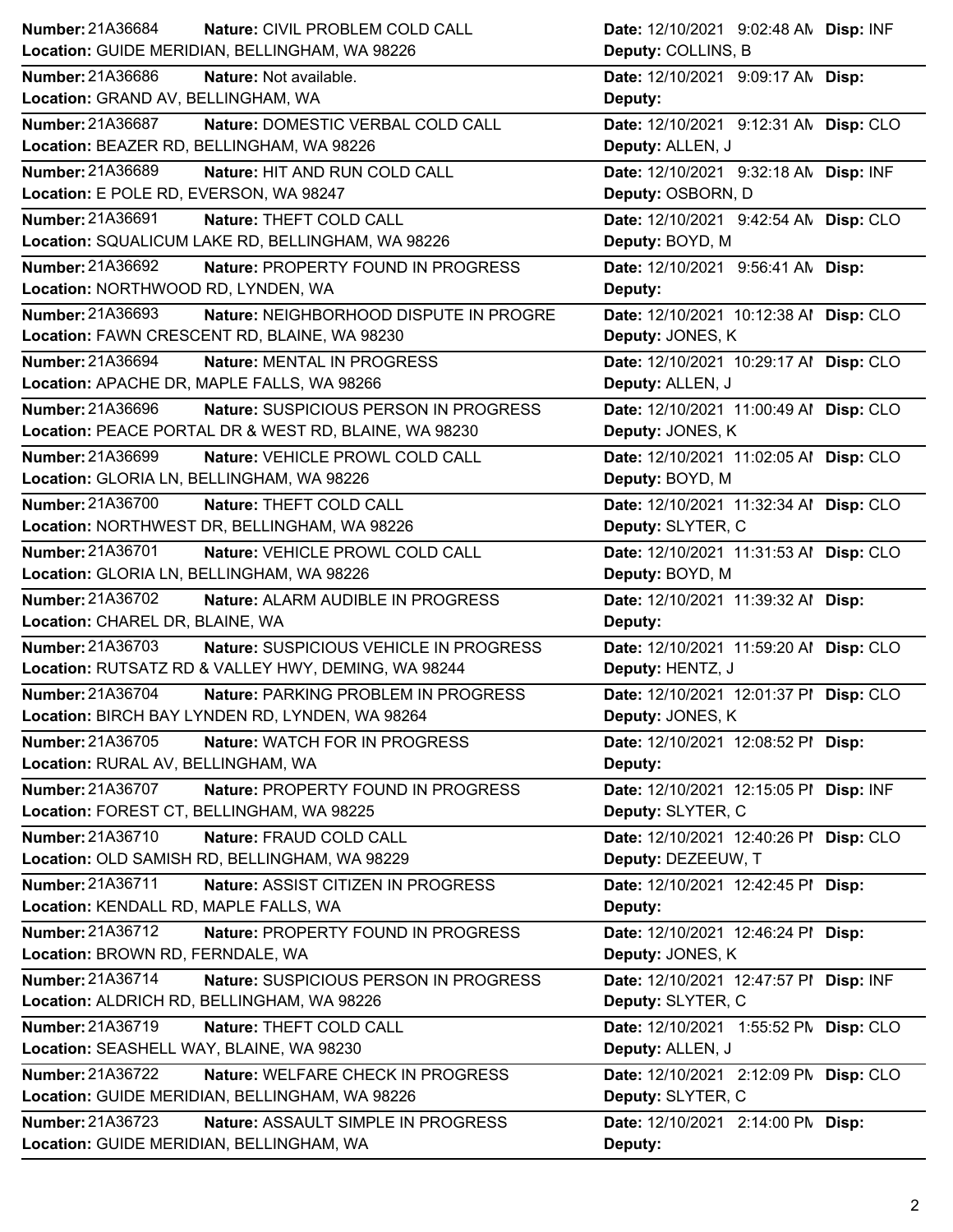| Number: 21A36724                           | <b>Nature: CIVIL PROBLEM IN PROGRESS</b>            | Date: 12/10/2021 2:41:36 PM Disp:     |  |
|--------------------------------------------|-----------------------------------------------------|---------------------------------------|--|
| Location: LOOMIS TRAIL RD, CUSTER, WA      |                                                     | Deputy: JONES, K                      |  |
| Number: 21A36725                           | Nature: THEFT COLD CALL                             | Date: 12/10/2021 2:37:26 PN Disp: CLO |  |
| Location: UPLAND WAY, FERNDALE, WA 98248   |                                                     | Deputy: BOYD, M                       |  |
| Number: 21A36726                           | Nature: WELFARE CHECK IN PROGRESS                   | Date: 12/10/2021 2:58:44 PN Disp: CLO |  |
|                                            | Location: HALVERSTICK RD, LYNDEN, WA 98264          | Deputy: HENTZ, J                      |  |
| <b>Number: 21A36727</b>                    | Nature: THEFT COLD CALL                             | Date: 12/10/2021 3:04:33 PN Disp: CLO |  |
|                                            | Location: GUIDE MERIDIAN, BELLINGHAM, WA 98226      | Deputy: ALLEN, J                      |  |
| Number: 21A36729                           | Nature: REFER TO OTHER AGENCY IN PROGR              | Date: 12/10/2021 3:29:02 PM Disp:     |  |
| Location: HONEYCOMB LN, BELLINGHAM, WA     |                                                     | Deputy:                               |  |
| Number: 21A36730                           | Nature: DOMESTIC PHYSICAL IN PROGRESS               | Date: 12/10/2021 3:39:45 PM Disp: CAA |  |
| Location: HALIBUT DR, BLAINE, WA 98230     |                                                     | Deputy: JONES, D                      |  |
| Arrested: FOSTER, KELLY L.                 |                                                     | Age: 50                               |  |
|                                            | <b>Offenses: Resisting Arrest, Assault 4th DV</b>   |                                       |  |
| Number: 21A36733                           | Nature: FOLLOW UP                                   | Date: 12/10/2021 4:07:10 PM Disp: CLO |  |
|                                            | Location: RUTSATZ RD & VALLEY HWY, DEMING, WA 98244 | Deputy: WRIGHT, M                     |  |
| Number: 21A36734                           | Nature: VANDALISM COLD CALL                         | Date: 12/10/2021 4:29:53 PM Disp: CLO |  |
| Location: MISSION RD, BELLINGHAM, WA 98226 |                                                     | Deputy: WRIGHT, M                     |  |
| <b>Number: 21A36735</b>                    | Nature: REFER TO WSP IN PROGRESS                    | Date: 12/10/2021 4:49:38 PM Disp:     |  |
| Location: MT BAKER HWY AT & MP 41, WA      |                                                     | Deputy:                               |  |
| Number: 21A36736                           | Nature: SUSPICIOUS VEHICLE IN PROGRESS              | Date: 12/10/2021 5:06:49 PN Disp: CLO |  |
| Location: MARINE DR, BELLINGHAM, WA 98225  |                                                     | Deputy: SHELTON, D                    |  |
| <b>Number: 21A36737</b>                    | Nature: REFER TO WSP IN PROGRESS                    | Date: 12/10/2021 5:08:47 PM Disp:     |  |
|                                            | Location: MACK RD & NOOKSACK RD, EVERSON, WA        | Deputy:                               |  |
| Number: 21A36738                           | Nature: REFER TO WSP IN PROGRESS                    | Date: 12/10/2021 5:46:09 PM Disp:     |  |
|                                            |                                                     |                                       |  |
| Location: MT BAKER HW, BELLINGHAM, WA      |                                                     | Deputy:                               |  |
| Number: 21A36739                           | Nature: ALARM SILENT IN PROGRESS                    | Date: 12/10/2021 6:10:41 PM Disp:     |  |
| Location: BIRCH BAY LYNDEN RD, BLAINE, WA  |                                                     | Deputy:                               |  |
| Number: 21A36741                           | Nature: WELFARE CHECK IN PROGRESS                   | Date: 12/10/2021 6:42:33 PM Disp:     |  |
| Location: ALM RD, EVERSON, WA              |                                                     | Deputy:                               |  |
| Number: 21A36742                           | Nature: MVA NON BLKING/NON INJURY IN P              | Date: 12/10/2021 6:45:25 PN Disp: CLO |  |
| Location: SEMIAHMOO DR, BLAINE, WA 98230   |                                                     | Deputy: STRAND, E                     |  |
| Number: 21A36743                           | Nature: DOMESTIC PHYSICAL IN PROGRESS               | Date: 12/10/2021 7:02:20 PM Disp:     |  |
| Location: AGATE BAY LN, BELLINGHAM, WA     |                                                     | Deputy: WRIGHT, M                     |  |
| Number: 21A36744                           | <b>Nature: EXTRA PATROL IN PROGRESS</b>             | Date: 12/10/2021 7:16:00 PM Disp:     |  |
| Location: BRECKENRIDGE RD, EVERSON, WA     |                                                     | Deputy:                               |  |
| Number: 21A36745                           | Nature: TRAFFIC STOP                                | Date: 12/10/2021 7:37:25 PN Disp: CLO |  |
|                                            | Location: AIRPORT DR, BELLINGHAM, WA 98226          | Deputy: SHELTON, D                    |  |
| Number: 21A36746                           | Nature: ALARM AUDIBLE IN PROGRESS                   | Date: 12/10/2021 7:48:28 PN Disp: CLO |  |
| Location: E BADGER RD, LYNDEN, WA 98264    |                                                     | Deputy: BROWN, E                      |  |
| Number: 21A36747                           | Nature: ALARM AUDIBLE IN PROGRESS                   | Date: 12/10/2021 7:56:45 PM Disp: CLO |  |
|                                            | Location: MERIDIAN ST, BELLINGHAM, WA 98226         | Deputy: HIGH, M                       |  |
| Number: 21A36749                           | Nature: SEX OFFENDER REGISTRATION                   | Date: 12/10/2021 8:20:58 PN Disp: CLO |  |
|                                            | Location: LUMMI SHORE DR, BELLINGHAM, WA 98226      | Deputy: STRAND, E                     |  |
| Number: 21A36751                           | Nature: SEX OFFENDER REGISTRATION                   | Date: 12/10/2021 8:36:50 PN Disp: CLO |  |
| Location: H STREET RD, BLAINE, WA 98230    |                                                     | Deputy: DAMON, T                      |  |
| Number: 21A36752                           | Nature: MISSING PERSON COLD CALL                    | Date: 12/10/2021 8:41:35 PM Disp:     |  |